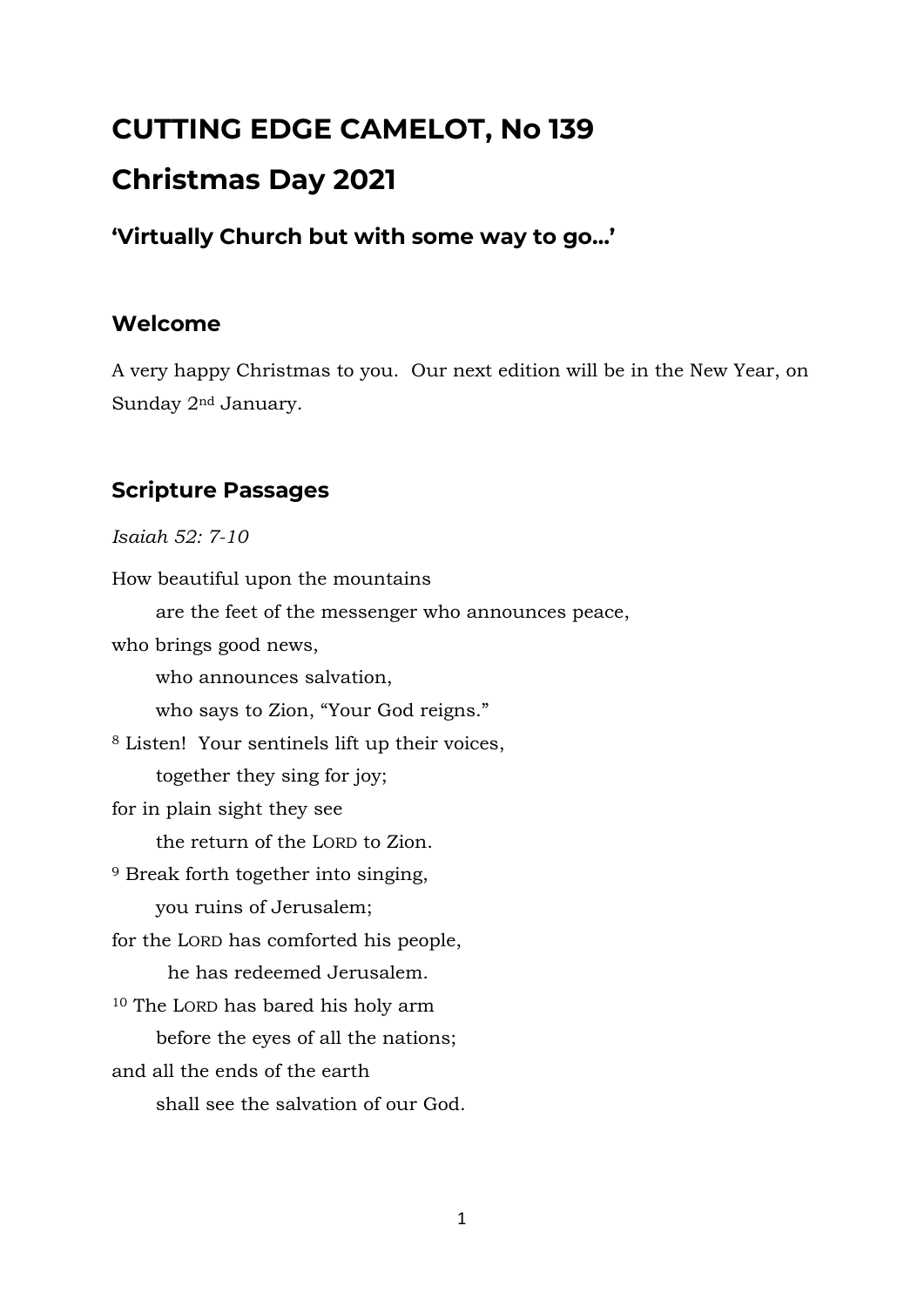#### *John 1: 1-14*

In the beginning was the Word, and the Word was with God, and the Word was God. <sup>2</sup> He was in the beginning with God. <sup>3</sup> All things were made through him, and without him was not any thing made that was made. <sup>4</sup> In him was life, and the life was the light of men. <sup>5</sup> The light shines in the darkness, and the darkness has not overcome it.

 $6$  There was a man sent from God, whose name was John.  $7$  He came as a witness, to bear witness about the light, that all might believe through him. <sup>8</sup> He was not the light, but came to bear witness about the light. <sup>9</sup> The true light, which gives light to everyone, was coming into the world.

<sup>10</sup> He was in the world, and the world was made through him, yet the world did not know him. <sup>11</sup> He came to his own, and his own people did not receive him. <sup>12</sup> But to all who did receive him, who believed in his name, he gave the right to become children of God, <sup>13</sup> who were born, not of blood nor of the will of the flesh nor of the will of man, but of God.

<sup>14</sup> And the Word became flesh and dwelt among us, and we have seen his glory, glory as of the only Son from the Father, full of grace and truth.

#### **Reflection**

Does God have a face?

When we look at the vastness of our universe, the nearest star light years away, an unimaginable distance, this question seems a very relevant one.

For in the suffering and turmoil of life a God who is just an abstract philosophical concept is not much help to us. No, we need a God who is alongside us in our suffering and able to help and rescue us. We need to see God's face.

2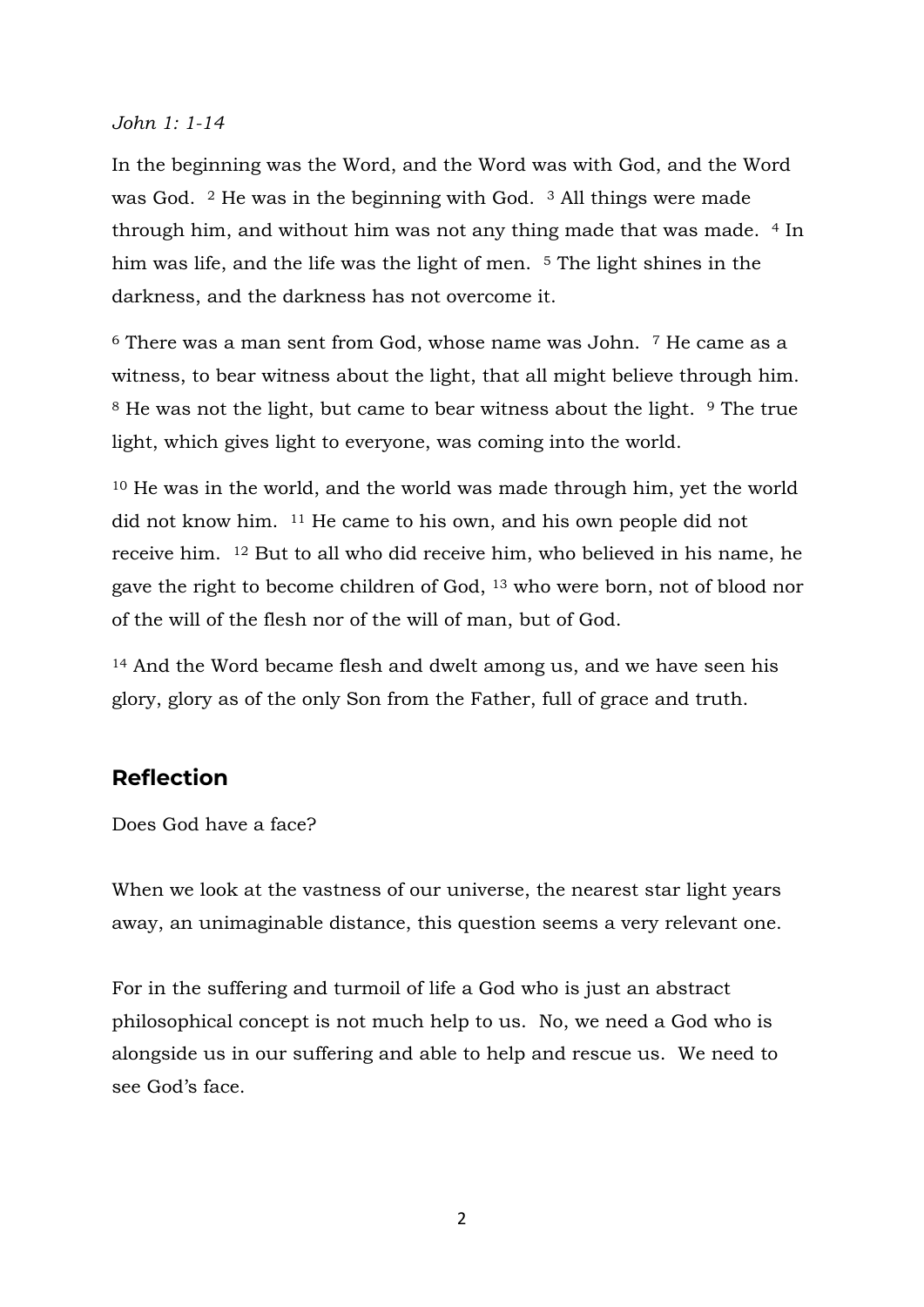And this year of course there has been much suffering and turmoil for all of us to cope with.

No doubt we think first of all of the pandemic and its impact. There are so many different facets to this.

Most obviously there is the suffering of those who have died, those who have lost loved ones, those whose health has been permanently affected. And then all the other effects that the pandemic has brought in its wake. There is the mental and emotional suffering of the lockdowns and those who have been especially isolated during these times. There is the economic suffering of those who have lost jobs and livelihoods. There is the educational and social suffering of the disruption to schools.

Or maybe this year has brought suffering and turmoil at a personal level for an entirely different reason.

But so much of the time when we try to think about these issues we are confronted with rows and rows of often competing statistics. What is the number of people who will be affected if we take this decision in this way? And how do we balance this against the number of people who will be affected if we take this decision in the other way?

We can feel simply overwhelmed by this mass of statistics. We need to put a human face to these numbers. For people are not just numbers in a set of statistics. Each one has a face. On the BBC website there was a section entitled 'tributes to those who have died in the pandemic'. Each tribute had a photograph attached to it. Looking at these faces and reading their stories really brought their suffering home to me. Of course we may not need to do something like this, we may need simply to think of the faces of people whom we have personally known and loved.

So does God have a face? This is an important question to answer.

3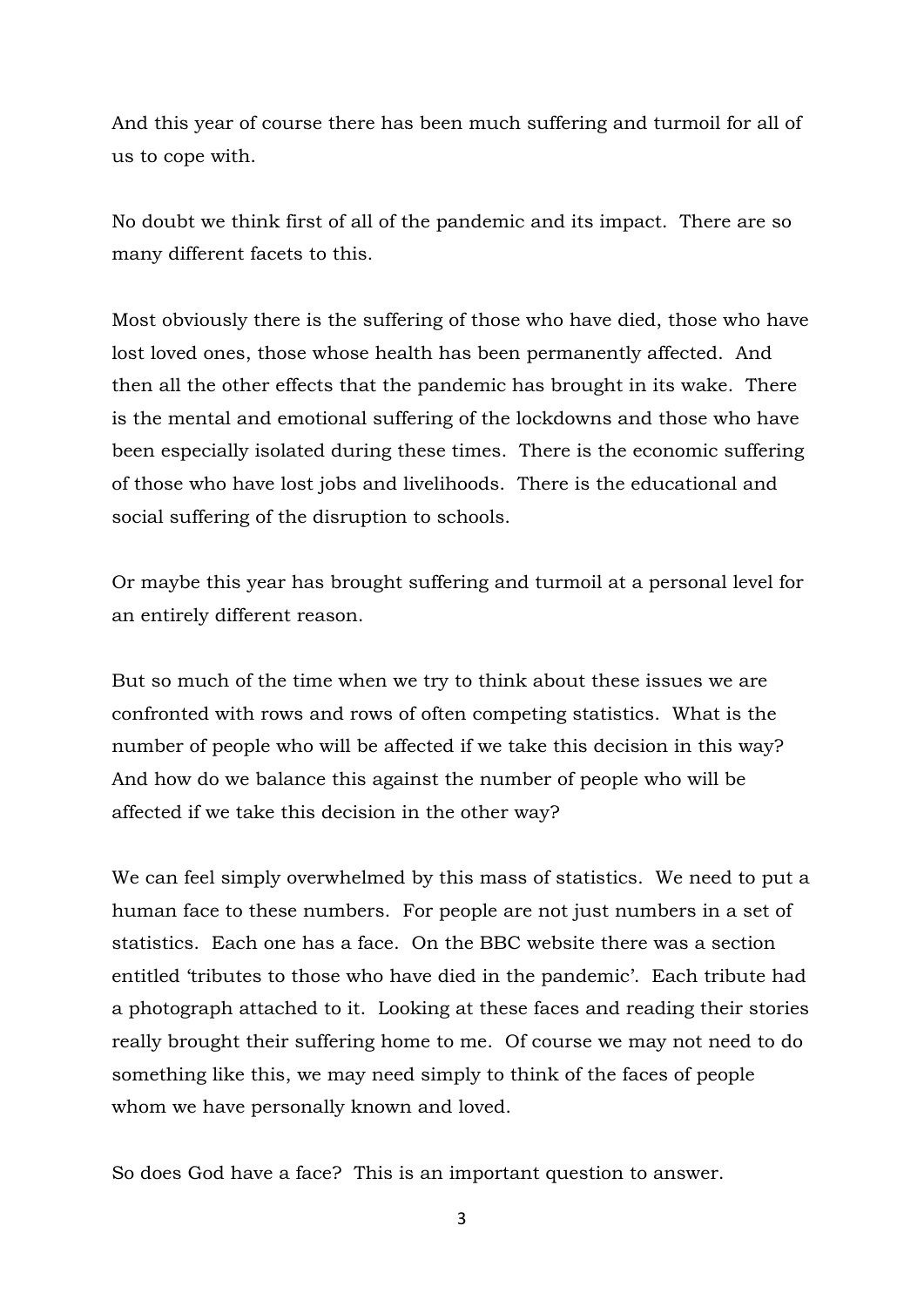Jesus has often been described as the human face of God.

And when we think of Jesus what face comes to mind? When I asked myself this question I have to say that the first image that came to me was the Turin Shroud. This is a striking sepia image of a man who has been scourged and crucified. Yes, but is it the actual cloth in which Jesus was wrapped after the crucifixion? Is this the actual face of Jesus? We just don't know.

Nevertheless what that image and face conveys to me is the immeasurable suffering and compassion of Jesus and of God.

And then there is the face of Jesus that we see so much of as we exchange Christmas cards. It is the face of a new born baby in a manger, weak and vulnerable, but also full of mystery, magic and wonder. This too is the face of God.

And then there is the face of Jesus as depicted by artists of many different eras and cultures. A multitude of different ways of seeing God's face. We may find some of them more helpful than others and they may tell us a great deal about the imagination of the artist and the times in which he or she lived. But even so their impact on us is very real.

But what about the Bible? What does the Bible tell us about God's face? John's gospel claims that 'the Word became flesh and dwelt among us, and we have seen his glory.'

This is the amazing truth that lies at the heart of our celebration of Christmas. The almighty and infinite God became one of us, starting off life as we all do in the form of a frail, vulnerable baby.

And although John does not describe in exact detail what Jesus' face was

4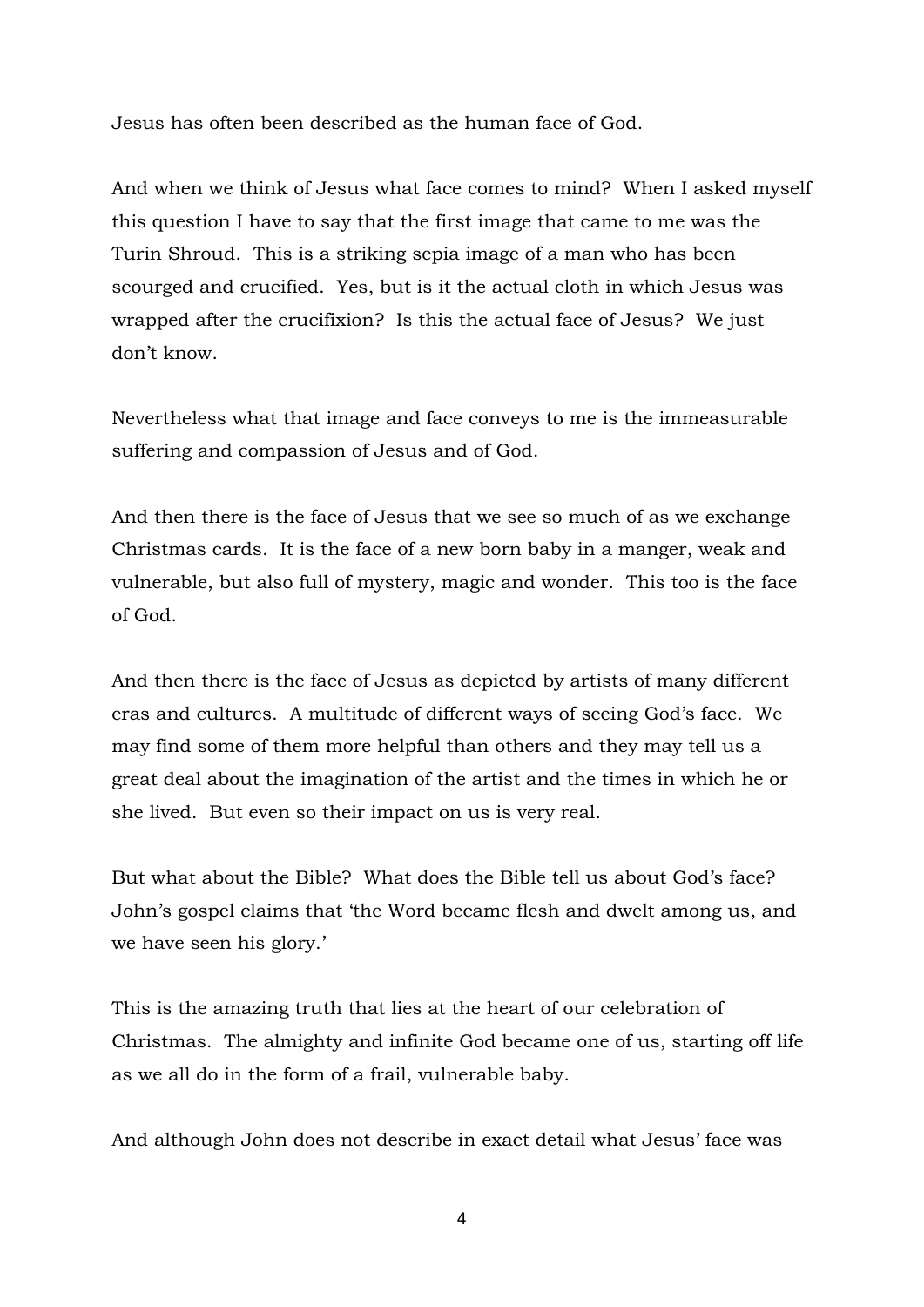like, he does tell us that Jesus is full of light. Jesus is the light which shines in the darkness, the true light, which gives light to everyone.

Some people have been struck by the light that they see when they look into the faces and eyes of Christians.

And John goes on to speak about Jesus conveying God's presence, God's glory to us and being full of grace and truth.

So God's face, Jesus' face. But what about our faces and the faces of other people? Can God's face, Jesus' face be seen in us and in them?

The Bible tells us that we are all made in the image of God and so to a certain extent God's face will indeed be seen in each one of us. But time and the issues of life may have made this light more difficult to see. When she had had a particularly difficult encounter with someone Mother Teresa used to speak of meeting Jesus in a very unpleasant disguise.

And when we give way to anger, impatience or hatred as we all do from time to time we make it difficult for other people to see Jesus' face reflected in our own face. And yet we need not despair. There is hope.

For John tells us that all who receive Jesus into their lives and hearts, those who believe in His name, are given the right to become children of God.

So as we respond to God's offer of new life by receiving Jesus into our hearts our broken relationship with God is restored. We become children of God and as a result we can reflect God's face more powerfully and clearly.

When people look at us what will they see? Will they see the light of Christ there and something of the face of Jesus? Surely that is indeed our hope and our prayer this Christmas.

#### *Tristram*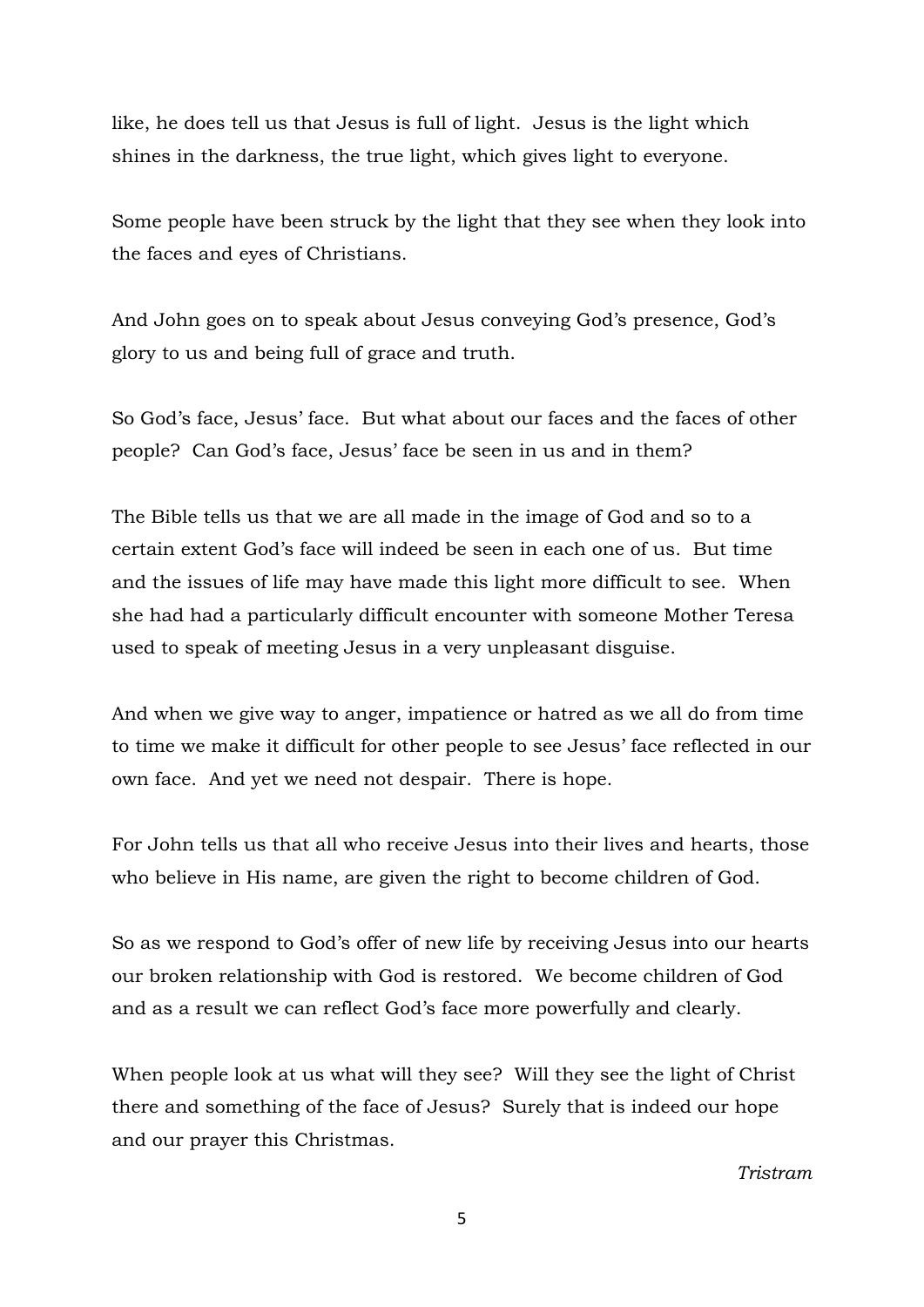## **Masks are still back**

Just a reminder to everyone that under the government's Plan B covid restrictions masks are once more mandatory in churches.

## **Points for Prayers**

- The message of Christmas and reflecting the light of Christ to others
- Continuing concerns about the Omicron variant and decisions to be made following Christmas
- Continued thanksgiving for the care, skill and courage of NHS workers and that they will not be overwhelmed by the demands on them in the winter period
- Those whom we know who are facing illnesses of all kinds and have recently been bereaved
- Bishop Ruth and the rest of the Diocesan staff as they take on additional responsibility in this vacancy in See
- For the choice of a new Bishop, someone who shares God's heart for this Diocese
- For Elliscombe House in Higher Holton now reopened and for its first residents
- Prayers and thanksgiving for contributions to the foodbanks and for those helping to take these to the foodbanks.

# **Hymn/Carol**

There are so many different carols to choose from and I personally have a number to choose from. One of these is 'Silent night.'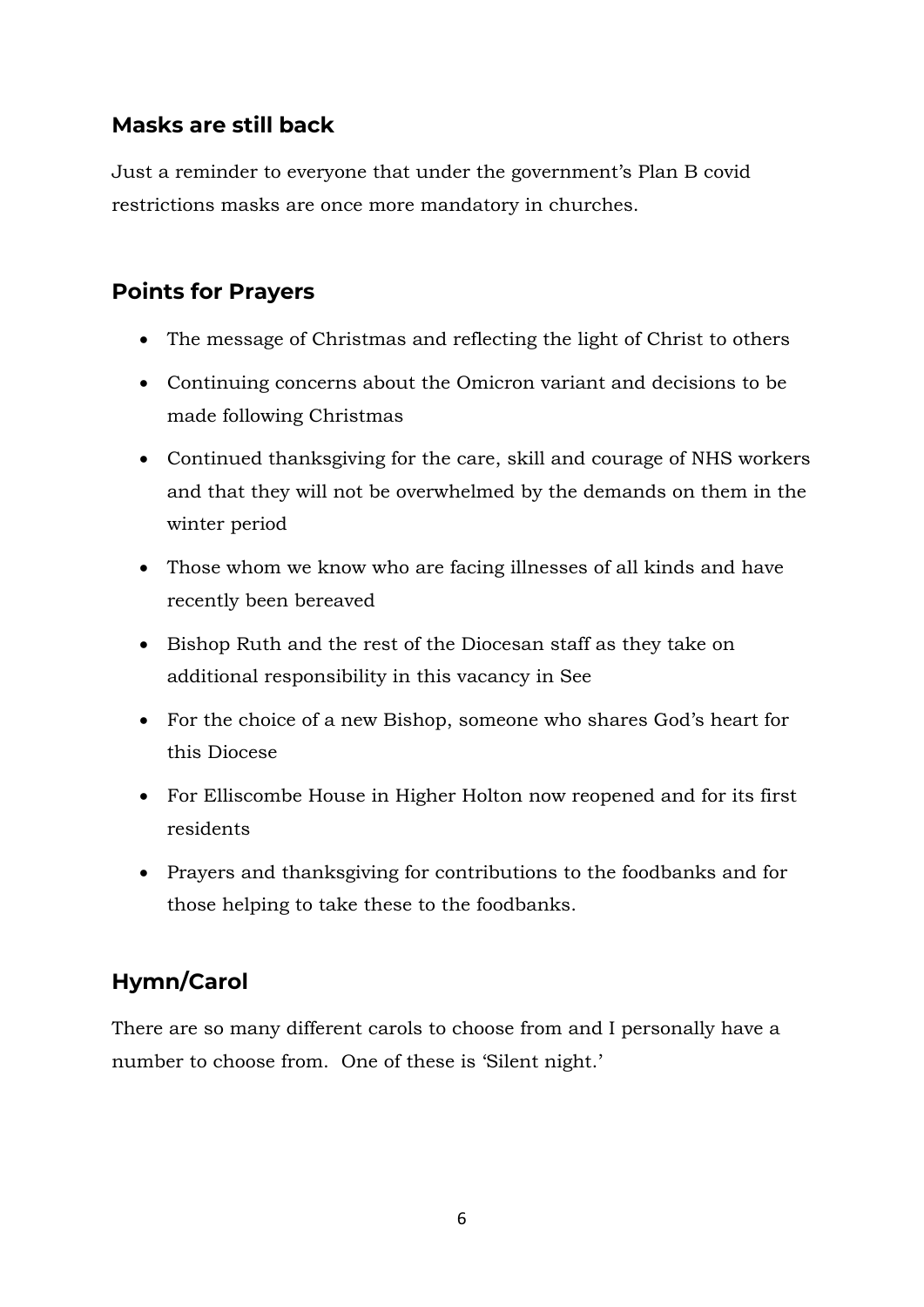#### **Services for Christmas and the New Year**

| Christmas Day                  | 9.30 am Communion, Blackford            |
|--------------------------------|-----------------------------------------|
| Christmas Day                  | 9.30 am Communion, Yarlington           |
| Christmas Day                  | 9.30 am Communion, Compton Pauncefoot   |
| Christmas Day                  | 9.30 am Communion, South Cadbury        |
| Christmas Day                  | 11.00 am Communion, North Cadbury       |
| Christmas Day                  | 11.00 am service, North Cheriton        |
| Christmas Day                  | 11.00 am service, Holton                |
| Christmas Day                  | 11.00 am service, Maperton              |
| Boxing Day                     | 11.00 am Communion, Galhampton          |
| Sunday 2 <sup>nd</sup> January | 9.00 am Communion, Yarlington           |
| Sunday 2 <sup>nd</sup> January | 9.30 am Camelot Matins, North Cheriton  |
| Sunday 2 <sup>nd</sup> January | 11.00 am Group Communion, North Cadbury |

#### **Excalibur**

Excalibur is back in paper form. It contains details of Camelot people, a record of baptisms, weddings and funerals undertaken through the church in the Camelot Parishes. The December and January editions of Excalibur have now been published online at camelotparishes.co.uk and on each parish's A Church Near You webpage.

## **The Parish Office**

If Rob is not in the Office during normal office hours please contact him via email (office@camelotparishes.org.uk) or on 01749 850934.